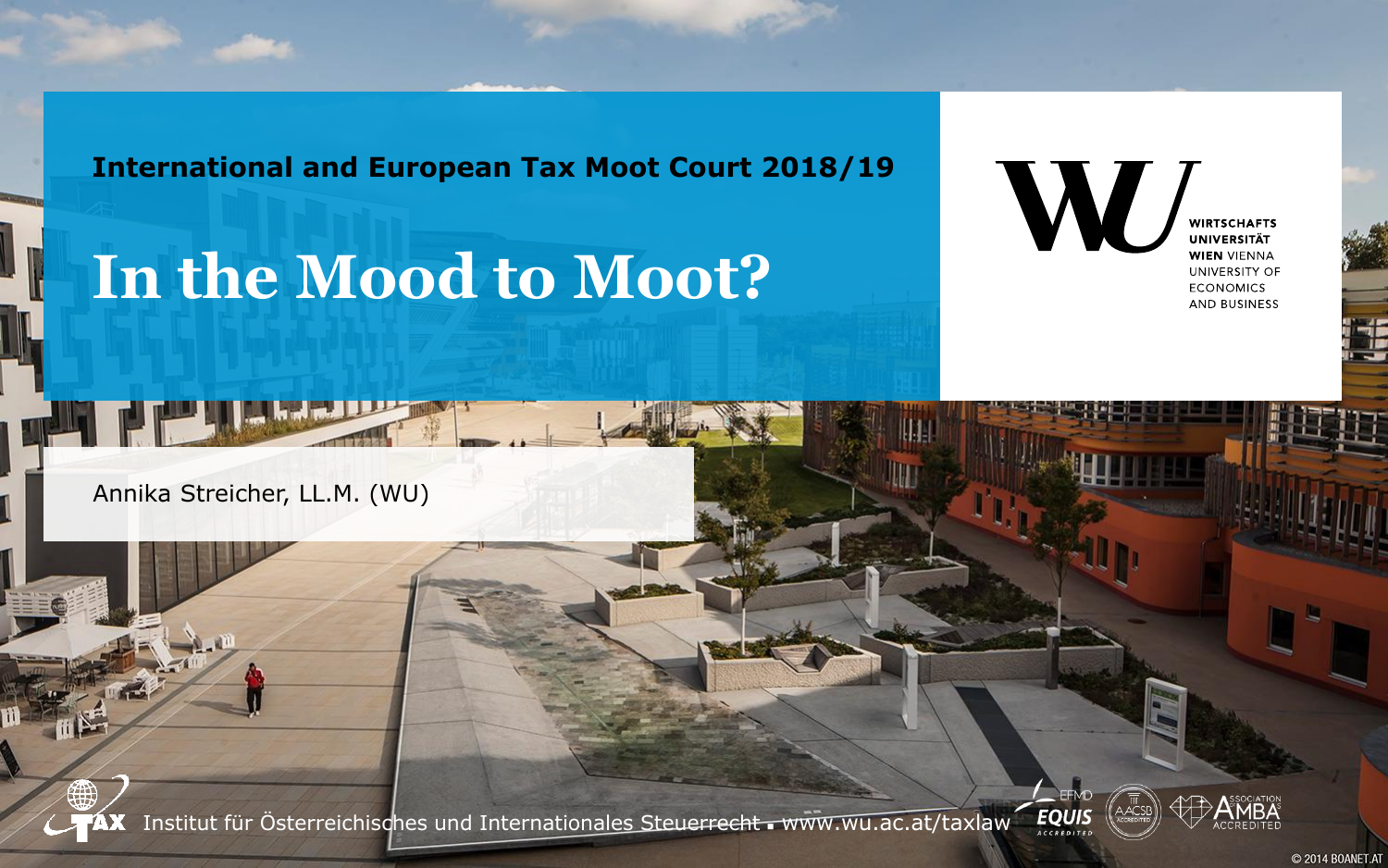## **International and European Tax Moot Court**



- Since 2005
- Organised by Universities of Leuven (Belgium) and Tilburg (Netherlands)
- Only international tax Moot Court
- Participating universities from all over the world
- Our institute's teams won in:
	- 1. 2006
	- 2. 2007
	- 3. 2010
	- 4. 2015
	- 5. 2016
	- 6. 2017
	- 7. 2018: Prize for Best Applicant Memo
	- 8. 2019: Second rank overall, prizes for Best Defendant Memo, Best Defendant Pleading, Best Pleading on Behalf of the Defendant (Ms Hanna Poss), Best Pleading Team





2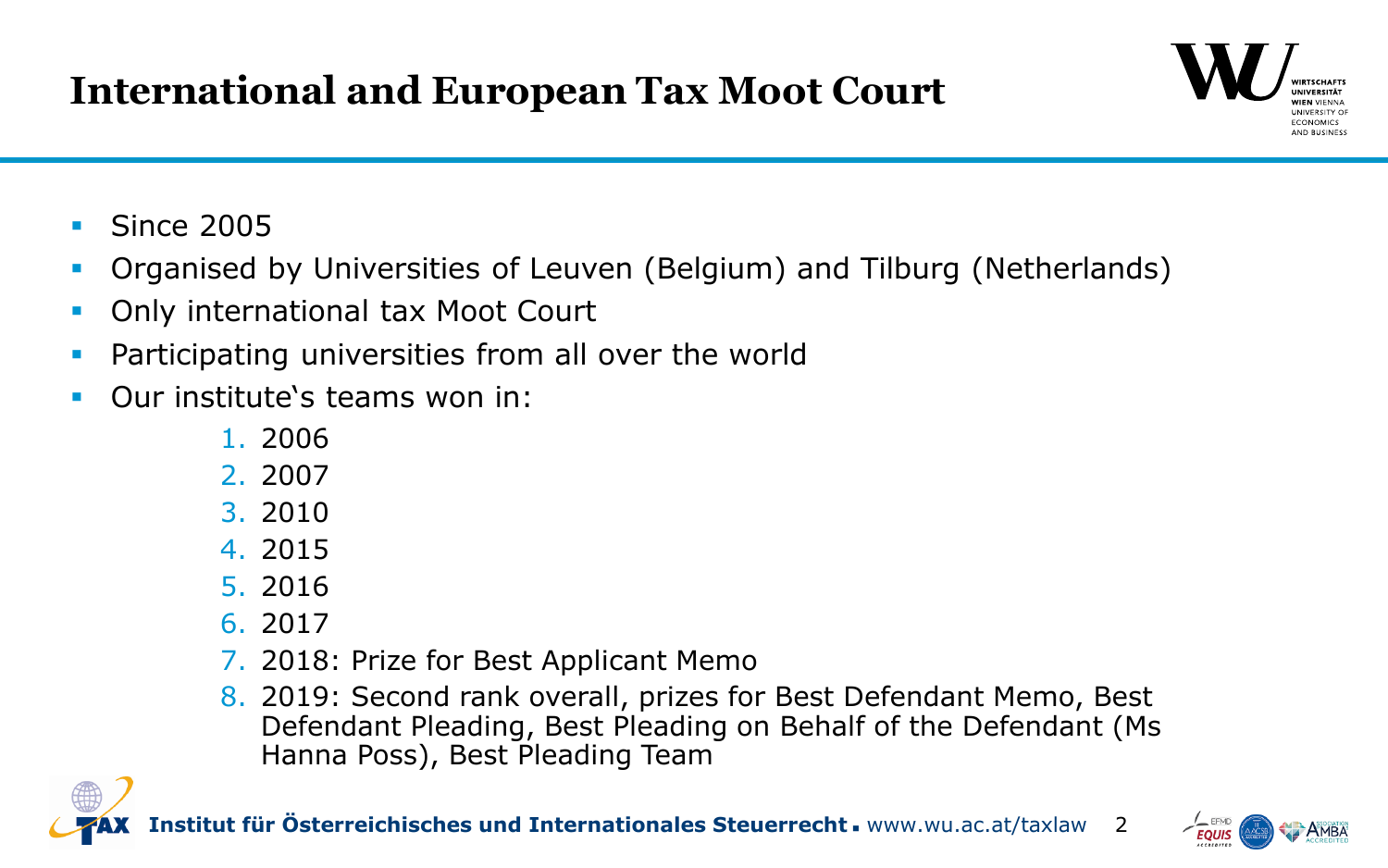## **Our Teams**





**Institut für Österreichisches und Internationales Steuerrecht** www.wu.ac.at/taxlaw 3

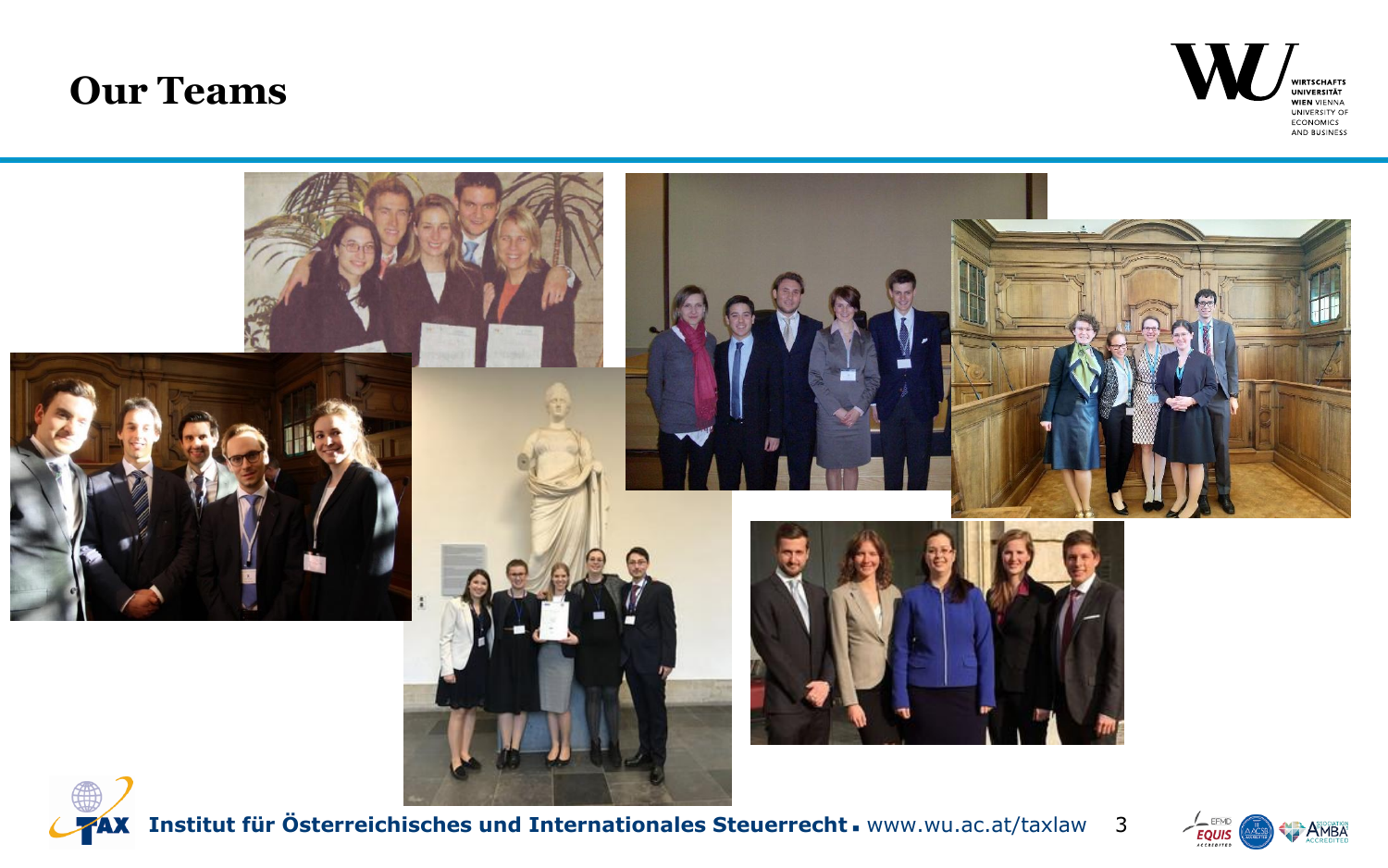

- August/September 2019: start of general preparations
- **October 2019: publication of case**
- Until January 2020: writing the memorandum (2x 12.000 words)
- January-March 2020: rehearsals for the pleadings & language training
- **March 2020: oral finals in Leuven (Belgium)** 
	- $\blacksquare$  1<sup>st</sup> preliminary round (16 teams)
	- <sup>2nd</sup> preliminary round (6 teams)
	- **final round (2 teams)**